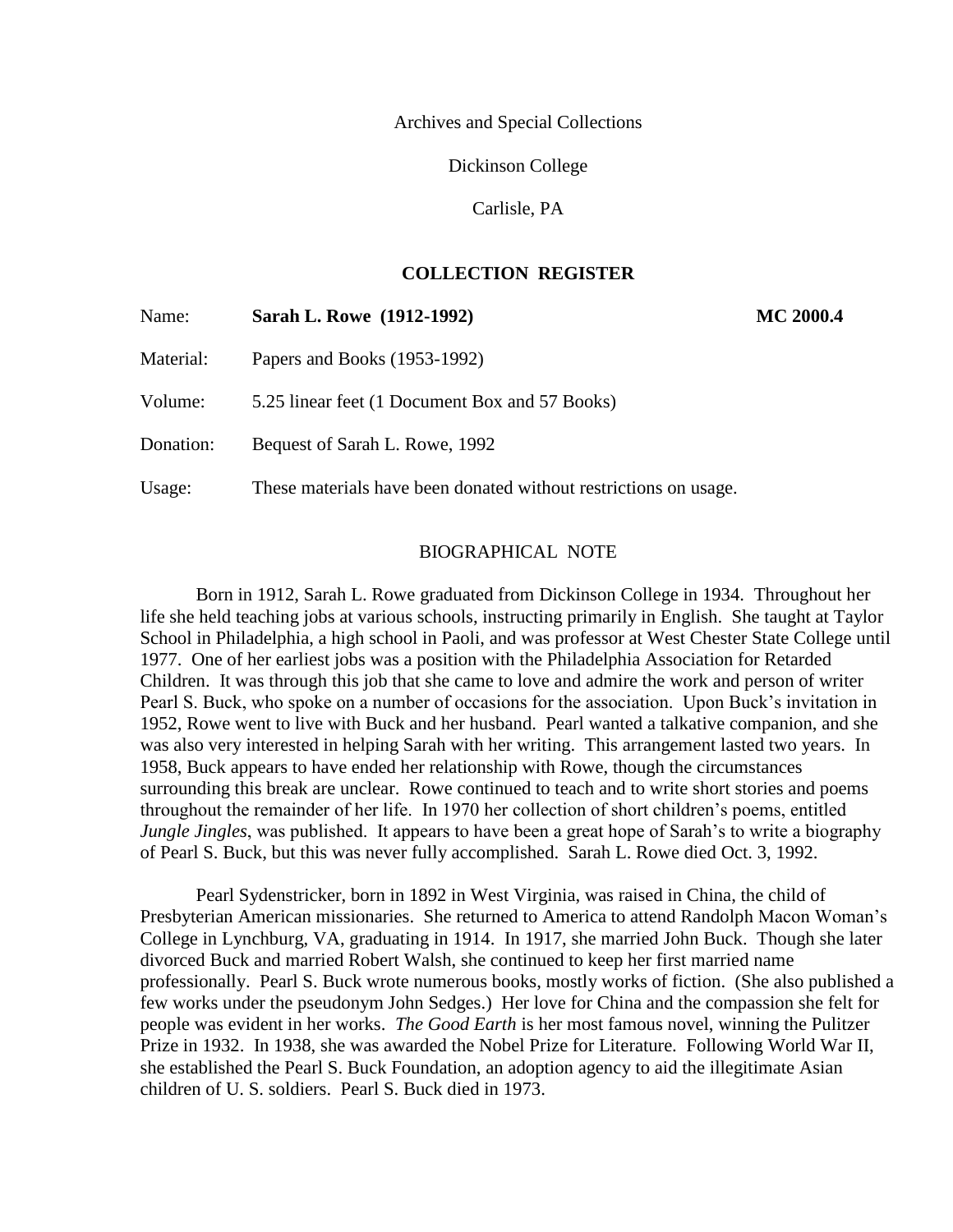#### COLLECTION DESCRIPTION

The Sarah L. Rowe Collection is composed of books authored by Pearl S. Buck, as well as correspondence. This collection was acquired through a bequest of Sarah Rowe. The books are individually cataloged and accessible through the online library catalog; a list of these books is also included as an appendix at the end of this collection register. A number of these books have been signed by Pearl Buck, and some include marginal notes penned by Sarah Rowe.

The correspondence are housed in one document box and are arranged into categories for Sarah Rowe and Pearl Buck based on authorship or receipt. Within these two categories, the correspondence are identified as "letters sent" and "letters received," and then arranged chronologically. A portion of the correspondence are indicative of the friendship between Rowe and Buck in the 1950s. Their letters involve discussion of writing, vocation, the Philadelphia Association for Retarded Children, and visiting plans. Also included in the collection are numerous letters from Rowe to other friends and acquaintances. In these, Sarah often discusses Pearl S. Buck and their friendship. A great deal of the later correspondence has to do with research that Rowe was involved in while preparing her biography of Pearl S. Buck, a work which was never completed.

#### COLLECTION INVENTORY

### **BOX 1 - MC 2000.4**

CORRESPONDENCE

Buck, Pearl S.

Folder 01) Letters Sent

Letter to Sarah Rowe - Aug. 11, 1954 Letter to Sarah Rowe - Sep. 27, 1954 Letter to Sarah Rowe - Sep. 27, 1954 Letter to Sarah Rowe - May 2, 1955 Letter to Sarah Rowe - Aug. 1956 Letter to Sarah Rowe - Apr. 18, 1957 Letter to Brentano's Inc. - June 21, 1957 Letter to Sarah Rowe - July 6, 1958 Telegram to Sarah Rowe - July 7, 1958 Letter to Dr. Arthur H. Compton - July [12], 1958 Letter to Sarah Rowe - July 30, 1958 Letter to Sarah Rowe - Aug. 14, 1958 Letter to Sarah Rowe - Aug. 22, 1958 Letter (Welcome House) to Mrs. Shilcock - May 28, 1959 Letter (Welcome House) to Mrs. Shilcock - June 15, 1960

Folder 02) Letters Received

Letter from Grace S. Yaukey - Apr. 27, 1957 Letter from R. M. O'Clair (Harvard University) - May 3, 1957 Letter from Carmen Phillips - Aug. 16, 1957 Letter from Gertrude Macy - Nov. 8, 1957 Letter from Dr. Arthur H. Compton - May 13, 1958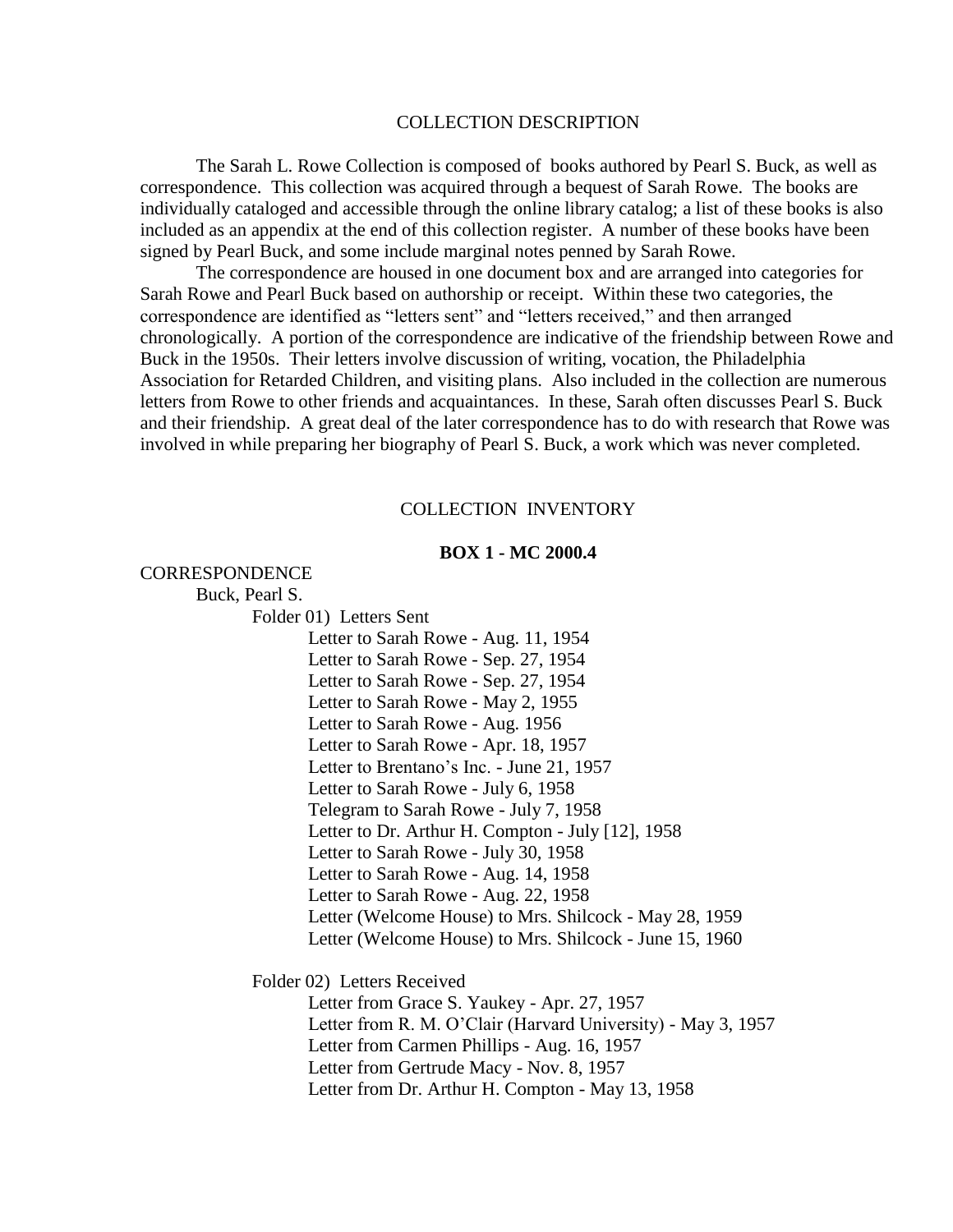CORRESPONDENCE (cont.)

Rowe, Sarah L. Folder 03) Letters Sent Letter to Pearl S. Buck - Dec. 17, 1953 Letter to Pearl S. Buck - Apr. 7, 1954 Letter to Pearl S. Buck - Apr. 14, 1954 Letter to Pearl S. Buck - Apr. 29, 1954 Letter to Pearl S. Buck - May 7, 1954 Letter to Pearl S. Buck - May 28, 1954 Letter to Pearl S. Buck - June 3, 1954 Letter to Pearl S. Buck - June 16, 1954 Letter to Pearl S. Buck - June 16, 1954 Letter to Pearl S. Buck - June 18, 1954 Letter to Pearl S. Buck - June 24, 1954 Letter to Clark's Flower Shop - June 24, 1954 Letter to Pearl S. Buck - July 14, 1954 Letter to Pearl S. Buck - Aug. 24, 1954 Letter to Pearl S. Buck - Aug. 26, 1954 Letter to Pearl S. Buck - Sep. 19, 1954 Letter to Pearl S. Buck - Sep. 26, 1954 Letter to Pearl S. Buck - Sep. 28, 1954 Letter to Pearl S. Buck - Oct. 22, 1954 Letter to Pearl S. Buck - Nov. 3, 1954 Letter to Pearl S. Buck - Dec. 20, 1954 Letter to Pearl S. Buck - Dec. 30, 1954 Folder 04) Letters Sent Letter to Pearl S. Buck - Jan. 13, 1955 Letter to Pearl S. Buck - Jan. 22, 1955 Letter to Pearl S. Buck - Feb. 2, 1955 Letter to Pearl S. Buck - Feb. 8, 1955 Letter to Pearl S. Buck - Feb. 14, 1955 Letter to Pearl S. Buck - Feb. 18, 1955 Letter to Pearl S. Buck - Feb. 25, 1955 Letter to Pearl S. Buck - Mar. 4, 1955 Letter to Pearl S. Buck - Mar. 29, 1955 Letter to Pearl S. Buck - Apr. 5, 1955 Letter to Pearl S. Buck - Apr. 30, 1955 Letter to Pearl S. Buck - June 6, 1955 Letter to Pearl S. Buck - July 1, 1955 Letter to Pearl S. Buck - July 18, 1955 Letter to Pearl S. Buck – July 20, 1955 Letter to Pearl S. Buck - July 27, 1955 Letter to Pearl S. Buck - Aug. 8, 1955 Letter to the John Day Co. - Aug. 8, 1955 Letter to Dr. Walter Jacob (Vineland Training School) - Aug. 10, 1955 Letter to Dr. Walter Jacob (Vineland Training School) - Aug. 12, 1955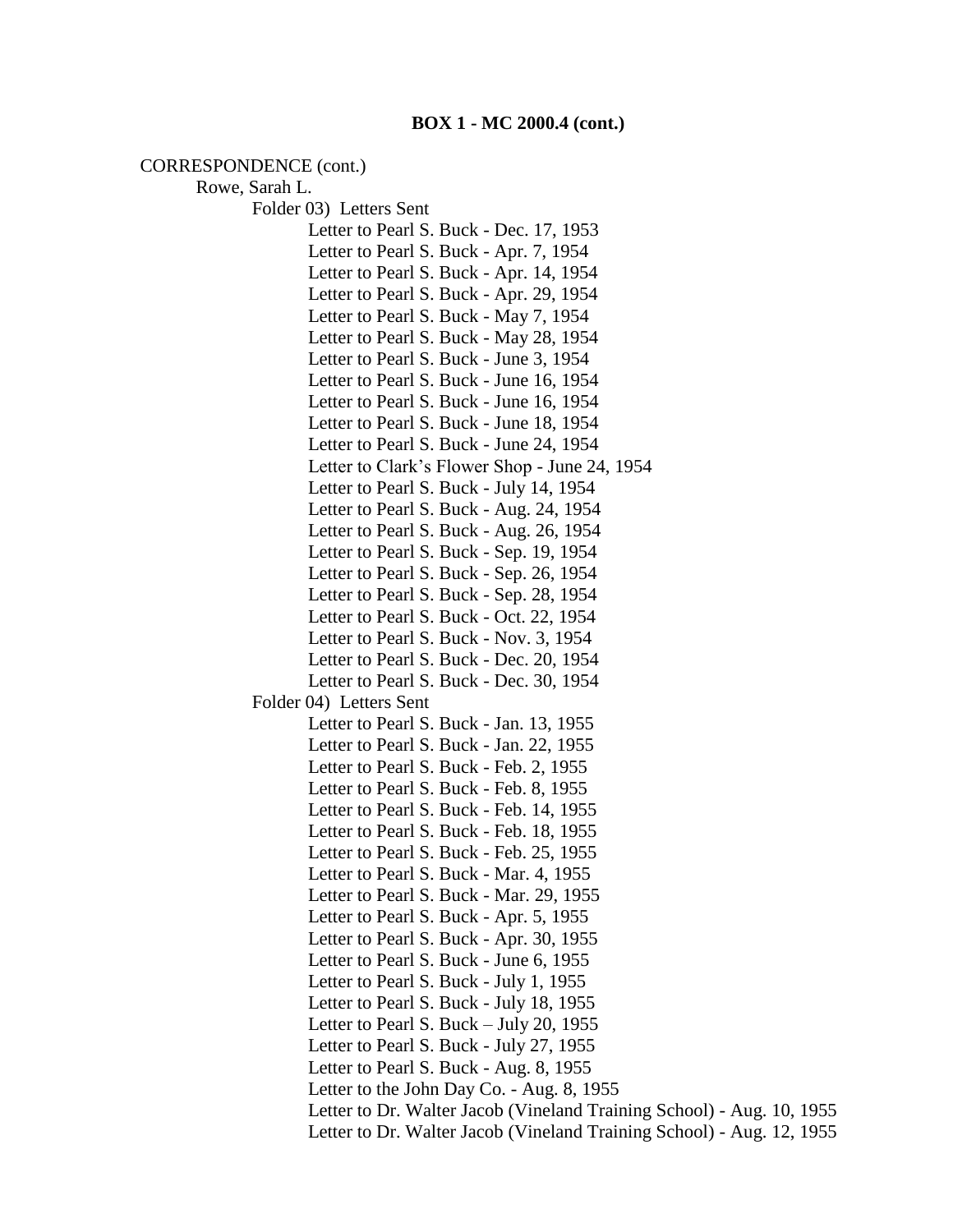CORRESPONDENCE (cont.) Rowe, Sarah L. (cont.) Folder 04) Letters Sent (cont.) Letter to Pearl S. Buck - Sep. 14, 1955 Letter to Pearl S. Buck - Oct. 24, 1955 Letter to Pearl S. Buck - Dec. 1, 1955 Letter to Pearl S. Buck - Dec. 13, 1955 Letter to Mrs. Eltz - Dec. 27, 1955 Letter to Florence - Dec. 27, 1955 Letter to Pearl S. Buck - Dec. 31, 1955 Folder 05) Letters Sent Letter to Pearl S. Buck - Jan. 4, 1956 Letter to Pearl S. Buck - Feb. 2, 1956 Letter to Pearl S. Buck - Mar. 21, 1956 Letter to Pearl S. Buck - May 16, 1956 Letter to Pearl S. Buck - May 20, 1955 Letter to Pearl S. Buck - May 27, 1956 Letter to Pearl S. Buck - June 25, 1956 Letter to Pearl S. Buck - June 27, 1956 Letter to Pearl S. Buck - June 29, 1956 Letter to Pearl S. Buck - July 29, 1956 Letter to Pearl S. Buck - Aug. 2, 1956 Letter to Pearl S. Buck - Aug. 6, 1956 Letter to Pearl S. Buck - Aug. 9, 1956 Letter to Pearl S. Buck - Aug. 13, 1956 Letter to Pearl S. Buck - Aug. 20, 1956 Letter to Pearl S. Buck - Aug. 29, 1956 Letter to Pearl S. Buck - Sep. 10, 1956 Letter to Ann Roberts - Sep. 13, 1956 Letter to Pearl S. Buck - Sep. 23, 1956 Letter to Mr. Ralph H. Rice (Prudential Insurance Co.) - Sept. 25, 1956 Letter to Pearl S. Buck - Oct. 8, 1956 Letter to Ann Roberts - Oct. 17, 1956 Letter to Mary McClintic Hench - Oct. 21, 1956 Letter to Mr. Griffin Hammer - Dec. 21, 1956 Folder 06) Letters Sent Letter to Mary McClintic Hench - Jan 7. 1957 Letter to Mary McClintic Hench - Jan. 17, 1957 Letter to Mary McClintic Hench - Feb. 3, 1957 Letter to Pearl S. Buck - Feb. 4, 1957 Letter to Mary McClintic Hench - Mar. 10, 1957 Letter to Mary McClintic Hench - Mar. 22, 1957 Letter to Mary McClintic Hench - Apr. 16, 1957 Letter to Mary McClintic Hench - Apr. 19, 1957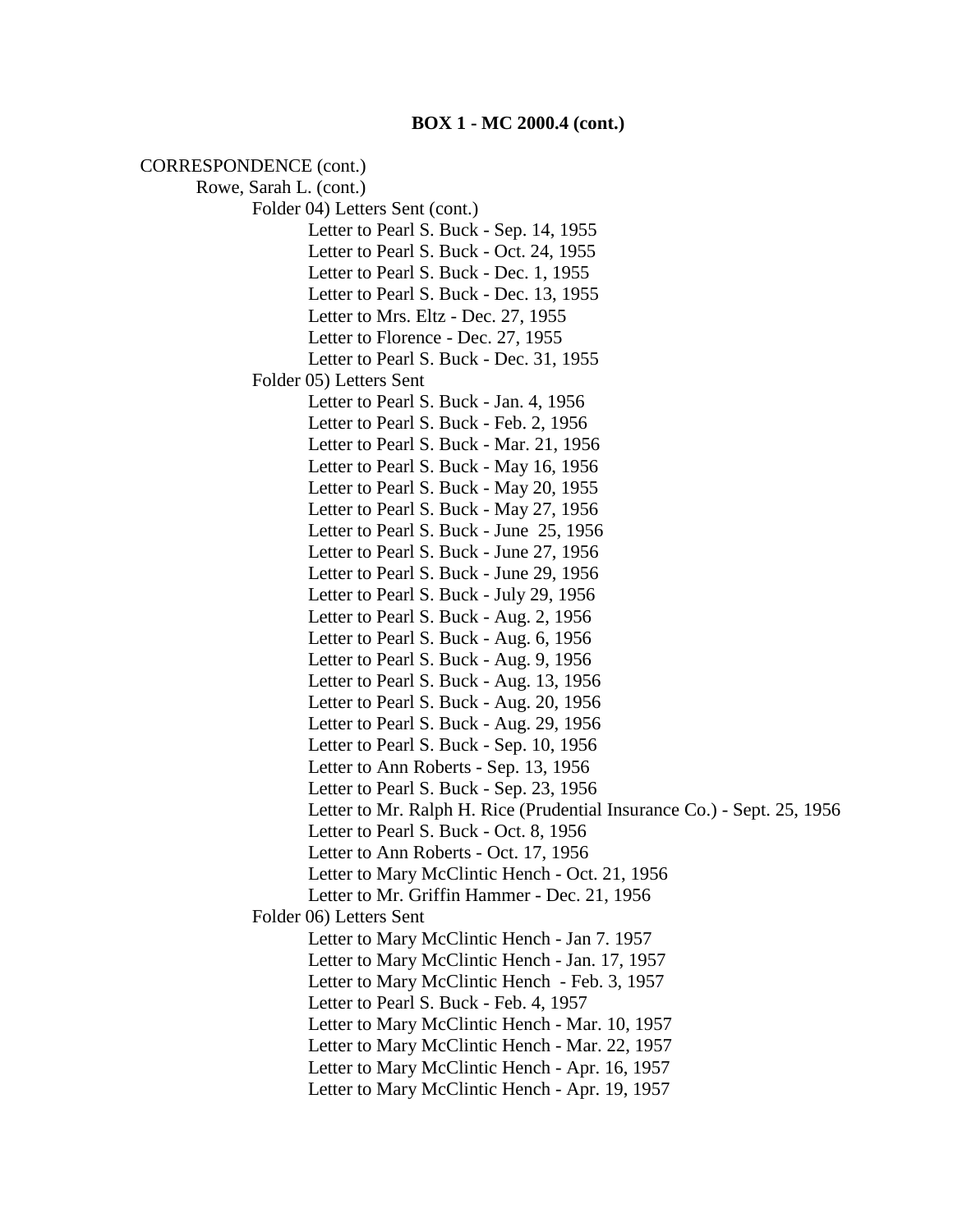CORRESPONDENCE (cont.) Rowe, Sarah L. (cont.) Folder 06) Letters Sent (cont.) Letter to Mary McClintic Hench - June 28, 1957 Letter to Mr. and Mrs. Dudbridge - July 18, 1957 Letter to Sally - July 19, 1957 Letter to Pearlman's Music Store - July 20, 1957 Letter to Elsie - July 27, 1957 Letter to Pearl S. Buck - July 30, 1957 Letter to Elsie – Aug. 1, 1957 Letter to Elsie - Summer 1957 Letter to Mary McClintic Hench - Aug. 13, 1957 Letter to Mary McClintic Hench - Sep. 15, 1957 Letter to Mary McClintic Hench - Apr. 23, 1958 Letter to Mary McClintic Hench - May 21, 1958 Letter to Pearl S. Buck - June 5, 1958 Letter to Mary McClintic Hench - June 26, 1958 Letter to Mary McClintic Hench - Sep. 3, 1958 Letter to Mary McClintic Hench - Sep. 11, 1958 Letter to Mary McClintic Hench - Sep. 27, 1958 Letter to Pearl S. Buck - Oct. 28, 1958 Folder 07) Letters Sent Letter to "Friends" (Hench's?) - Jan. 12, 1975 Letter to Dr. David McKenty (West Chester State College) - June 2, 1975 Letter to National Broadcasting Co. - Oct. 27, 1975 Letter to Dramatists Play Service - Oct. 28, 1975 Letter to Muriel Mead (National Broadcasting Co.) - Jan. 22, 1976 Letter to Vera Mayer (National Broadcasting Co.) - Jan. 22, 1976 Letter to Library of Congress - Jan. 23, 1976 Letter to P. S. Buck Birthplace - Feb. 3, 1976 Letter to John Martin (Library of Congress) - Feb. 11, 1976 Letter to Randolph Macon College - Feb. 11, 1976 Letter to P. S. Buck Birthplace - Feb. 24, 1976 Letter to P. S. Buck Birthplace - Mar. 17, 1976 Letter to Patricia Powell (Harold Ober Assoc.) - Mar. 22, 1976 Letter to Mrs. Howard Meadows - Mar. 22, 1976 Letter to P. S. Buck Birthplace - Mar. 23, 1976 Letter to P. S. Buck Birthplace - June 16, 1976 Letter to Grace S. Yaukey - June 18, 1976 Letter to P. S. Buck Birthplace - June 21, 1976 Letter to Pete Wallace (West Virginia *Hillbilly*) - July 5, 1976 Letter to Miss Heffert - Aug. 12, 1976 Letter to Betsy Edgar - Aug. 16, 1976 Letter to Mrs. Kenneth B. Welliver - Aug. 27, 1976 Letter to Mrs. Thomas Edgar - Aug. 27, 1976 Letter to Record Office, Washington and Lee Univ. - Nov. 10, 1976 Letter to Nora Sterling - Nov. 22, 1976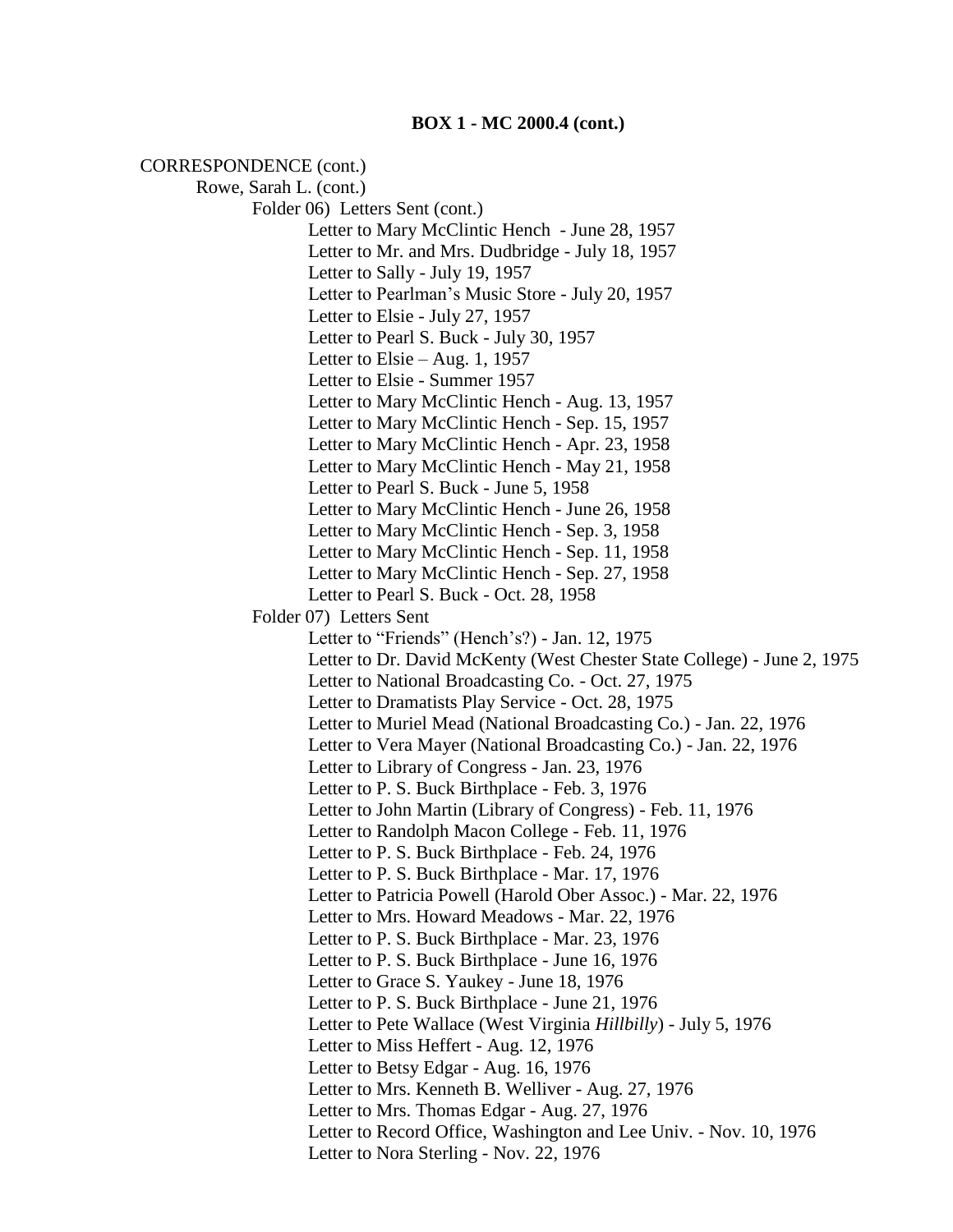#### **BOX 1 - MC 2000.4 (cont.)**

CORRESPONDENCE (cont.) Rowe, Sarah L. (cont.) Folder 08) Letters Sent Letter to Registrar, Washington and Lee Univ. - Nov. 22, 1976 Letter to Royal Swedish Information Service - Jan. 5, 1977 Letter to Mr. and Mrs. Hench - Jan. 6, 1977 Letter to George Hench - Jan. 19, 1977 Letter to Stella Kayoko Honguchi - Jan. 31, 1977 Letter to P. S. Buck Birthplace - Feb. 10, 1977 Letter to P. S. Buck Birthplace - Mar. 10, 1977 Letter to P. S. Buck Birthplace - Mar. 28, 1977 Letter to P. S. Buck Birthplace - Apr. 21, 1977 Letter to Mrs. Stirling - April 21, 1977 Letter to Mrs. Elizabeth Luce Moore - April 25, 1977 Letter to Board for Christian Higher Education in Asia - June 4, 1977 Letter to Doris Howell - Aug. 29, 1977 Letter to Jane Meadows - Sep. 4, 1977 Letter to Mae Hall - Sep. 5, 1977 Letter to Dr. Ashley Montague - Sep. 5, 1977 Letter to Mrs. Pauline Johnson - Sep. 1977 Letter to West Virginia Medical Society - Sep. 28, 1977 Letter to P. S. Buck Birthplace - Oct. 3, 1977 Letter to P. S. Buck Birthplace - Oct. 25, 1977 Letter to Dr. Louise McNeill - Oct. 25, 1977 Letter to Mrs. Ewers - Oct. 23, 1979 Letter to Jane Ramsay - Oct. 23, 1979 Letter to Rev. David Black - Oct. 23, 1979 Letter to Marjorye Keyser - Oct. 23, 1979 Letter to Bob - June 28, 1980 Letter to Pepper O'Brian (NEA) - July 22, 1980 Letter to Mr. Mosel - Jan. 26, 1982 Folder 09) Letters Received Letter from Welcome House - May 4, 1955 Letter from Helen Shaddinger - July 21, 1955 Letter from Walter Jacob (Vineland Training School) - Aug. 9, 1955 Letter from Walter Jacob (Vineland Training School) - Aug. 15, 1955 Letter from R. S. Yetter (John Day Co.) - Aug. 30, 1955 Letter from Mary Hench - Dec. 9, 1956 Letter from John Henry - Dec. 30, 1956 Letter from Helen Shaddinger - Nov. 17, 1958 Letter from Anne Wood - Jan. 10, 1973 Letter from Helen Shaddinger - Mar. 22, 1973 Letter from Helen Shaddinger - Feb. 13, 1974 Letter from Muriel Mead (National Broadcasting Co.) - Dec. 30, 1975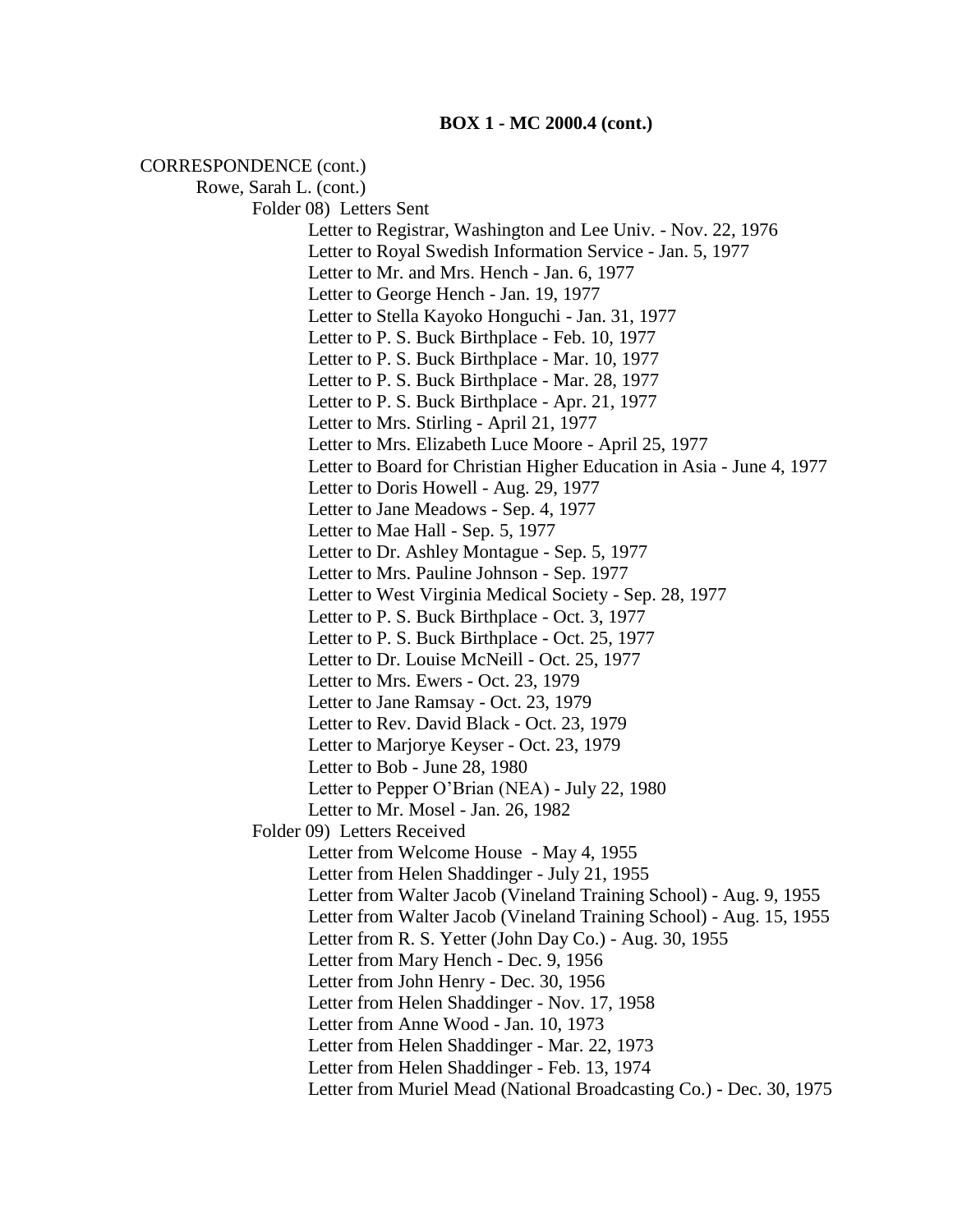### CORRESPONDENCE (cont.)

Rowe, Sarah L. (cont.) Folder 09) Letters Received (cont.) Letter from Vera Mayer (National Broadcasting Co.) - Jan. 27, 1976 Letter from John Martin (Library of Congress) - Feb. 3, 1976 Letter from P. S. Buck Birthplace - Feb. 16, 1976 Letter from Laura Bliss (Randolph Macon Woman's College) - Feb. 24, 1976 Letter from Louise McNeill - Mar. 3, 1976 Letter from P. S. Buck Birthplace - Mar. 5, 1976 Letter from P. S. Buck Birthplace - Mar. 16, 1976 Letter from Patricia Powell (Harold Ober Assoc.) - Mar. 19, 1976 Letter from P. S. Buck Birthplace - May 23, 1976 Letter from West Virginia *Hillbilly* - June 17, 1976 Letter from Grace Yaukey - July 6, 1976 Letter from Grace Yaukey - July 24, 1976 Letter from P. S. Buck Birthplace - Aug. 8, 1976 Letter from Betsy Edgar - Aug. 19, 1976 Letter from Nora Stirling - Nov. 15, 1976 Letter from Registrar, Washington and Lee Univ. - Nov. 16, 1976 Letter from Swedish Consulate General - Nov. 29, 1976 Letter from Helen Shaddinger - Dec. 29, 1976 Folder 10) Letters Received Letter from George O. Hench - Jan. 15, 1977 Letter from Stella Kayoko Honguchi - Feb. 10, 1977 Letter from Stella Kayoko Honguchi - Feb. 13, 1977 Letter from Susan Hefner (P. S. Buck Birthplace) - Feb. 22, 1977 Letter from David Hyer (P. S. Buck Birthplace) - Feb. 22, 1977 Letter from David Hyer (P. S. Buck Birthplace) - Mar. 7, 1977 Letter from David Hyer (P. S. Buck Birthplace) - Mar. 31, 1977 Letter from Nora Stirling - Apr. 2, 1977 Letter from Ruth Bowis - Apr. 7, 1977 Letter from Mary Nehlig - Apr. 14, 1977 Letter from Vera Mayer - May 2, 1977 Letter from Maurice T. Moore - May 4, 1977 Letter from United Board of Christian Higher Education in Asia - May 24, 1977 Letter from Betsy Edgar - June 1, 1977 Letter from P. S. Buck Birthplace - June 13, 1977 Letter from Unknown - July 16, 1977 Letter from P. S. Buck Birthplace - July 19, 1977 Letter from Stella Kayoko Honguchi - Aug. 25, 1977 Letter from Vera Mayer - Sept. 1, 1977 Letter from P. S. Buck Birthplace - Sept. 7, 1977 Letter from Mae Hall - Sept. 22, 1977 Letter from P. S. Buck Birthplace - Sept. 29, 1977 Letter from P. S. Buck Birthplace - Oct. 18, 1977 Letter from P. S. Buck Birthplace - Dec. 14, 1977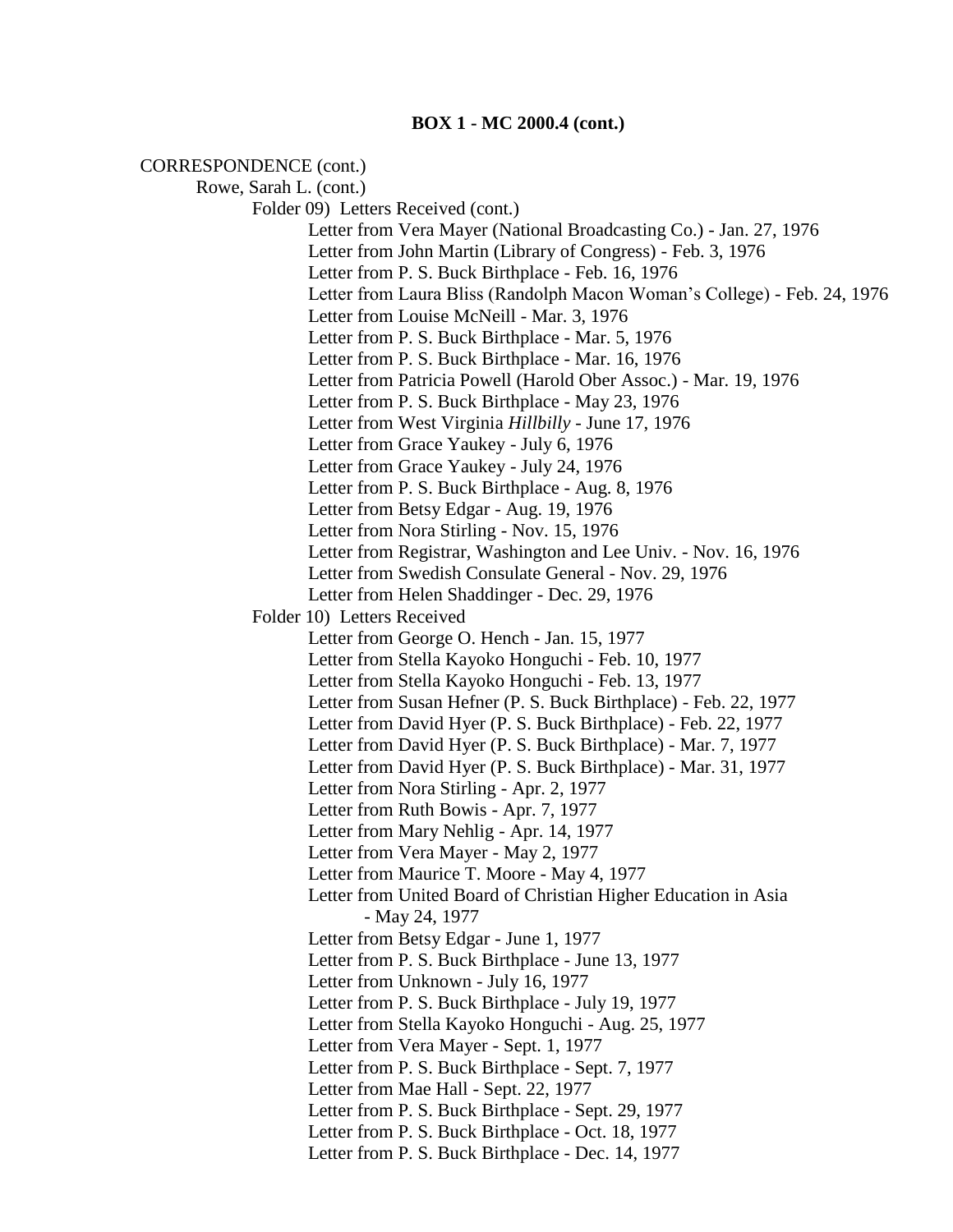CORRESPONDENCE (cont.) Rowe, Sarah L. (cont.) Folder 11) Letters Received Letter from Nora Stirling - Jan. 6, 1978 Letter from Jane Cohen - Jan. 19, 1978 Letter from Jane Cohen - Feb. 22, 1978 Letter from Pauline Johnson - Feb. 27, 1978 Letter from P. S. Buck Birthplace - Mar. 10, 1978 Letter from Alice Moore - Mar. 14, 1978 Letter from Pauline Johnson - Mar.14, 1978 Letter from P. S. Buck Birthplace - Apr. 10, 1978 Letter from P. S. Buck Birthplace - Apr. 17, 1978 Letter from P. S. Buck Birthplace - Apr. 17, 1978 Letter from Jane Cohen - Apr. 18, 1978 Letter from P. S. Buck Birthplace - May, 1978 Letter from Jane Cohen - May 28, 1978 Letter from Jane Cohen - June 9, 1978 Letter from Jane Cohen - June 20, 1978 Letter from P. S. Buck Birthplace - July 13, 1978 Letter from P. S. Buck Birthplace - July 19, 1978 Letter from Dorothy Lowe - July 23, 1978 Letter from Jane Cohen - July 23, 1978 Letter from P. S. Buck Birthplace - Aug. 7, 1978 Letter from Betsy Edgar - Aug. 12, 1978 Letter from Dorothy Lowe (with enclosure) - Oct. 28, 1978 Letter from Jane Cohen - Nov. 4, 1978 Letter from Jane Cohen - Dec. 10, 1978 Folder 12) Letters Received Letter from Jane Cohen - Apr. 2, 1979 Letter from P. S. Buck Birthplace - June 21, 1979 Letter from P. S. Buck Birthplace - July 12, 1979 Letter from United Presbyterian Church Program Agency - Sep. 26, 1979 Letter from United Presbyterian Church Program Agency - Oct. 4, 1979 Letter from Ruth Ewers - Oct. 9, 1979 Letter from Ruth Spangler (with enclosure) - Oct. 15, 1979 Letter from Ruth Ewers - Nov. 5, 1979 Letter from Ruth Spangler - Nov. 18, 1979 Letter from Ruth Ewers - Dec. 7, 1979 Letter from Jane Cohen - Jan. 1980 Letter from Doris M. Coyne - May 8, 1980 Letter from P. S. Buck Foundation - Apr. 10, 1981 Letter from Jane Cohen - May 8, 1981

Letter from P. S. Buck Birthplace - Summer, 1981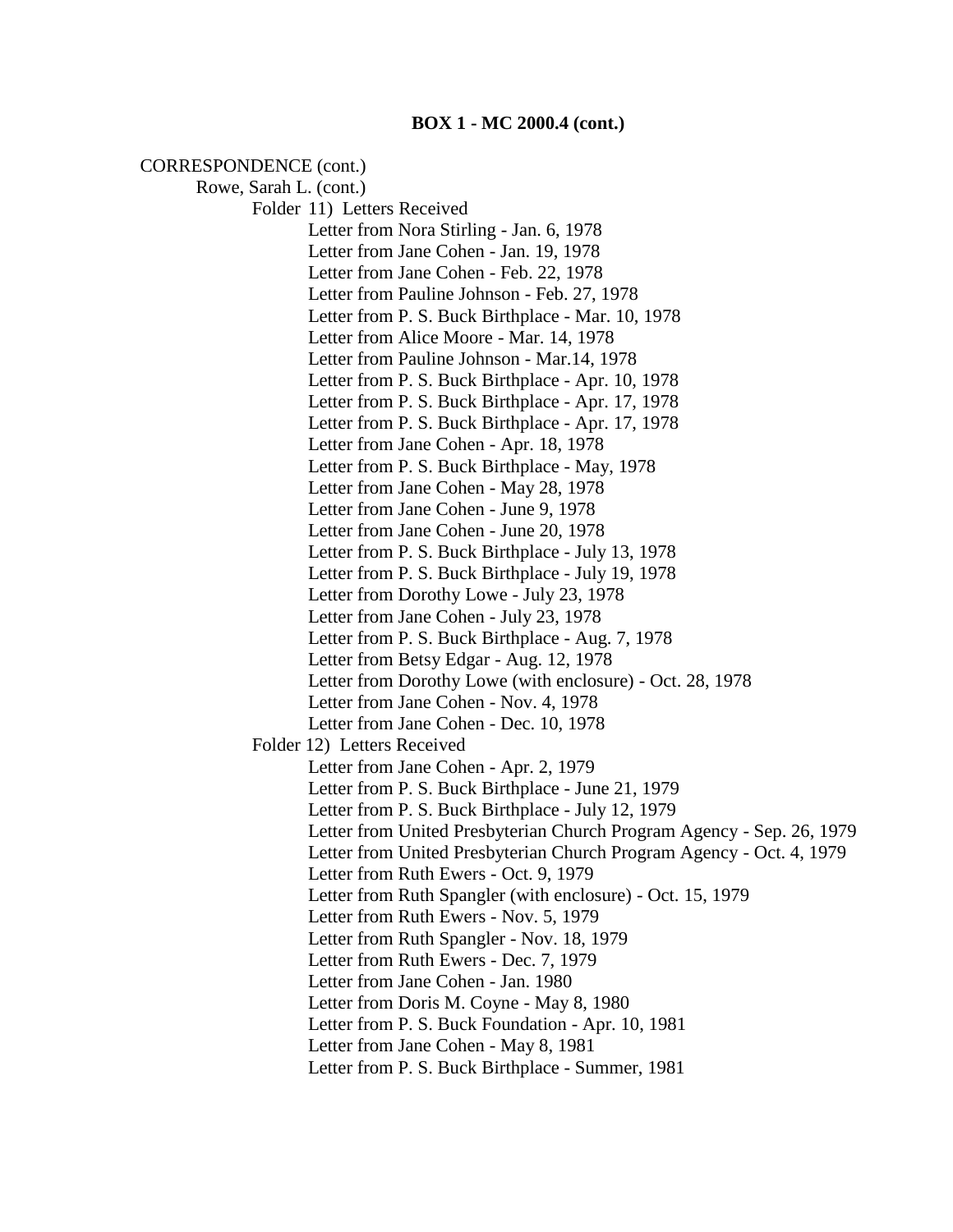## **BOX 1 - MC 2000.4 (cont.)**

CORRESPONDENCE (cont.)

Rowe, Sarah L. (cont.) Folder 12) Letters Received (cont.) Letter from Harriet - Aug. 15, 1981 Letter from Jane Cohen - Aug. 20, 1981 Letter from Harriet - Aug. 31, 1981 Letter from Jane Cohen - Jan. 31, 1982 Letter from Betsy Edgar (with enclosure) - Nov. 2, 1982 Letter from Jane Cohen - Dec. 17, 1982 Letter from Dorothy Lowe (P. S. Buck Foundation) - Oct. 11, 1983 Letter from Tad Mosel - Oct. 12, 1983 Letter from Ed and Priscilla P. - Mar. 2, 1984 Letter from P. S. Buck Birthplace - Aug. 3, 1984 Letter from Dorothy Lowe (P. S. Buck Foundation) - Dec. 1, 1984 Letter from Betsy Edgar - Dec. 24, 1984 Letter from Grace Sum (P. S. Buck Foundation) - Sep. 1, 1992

This collection register was prepared by Amy McKinzie, May 2000.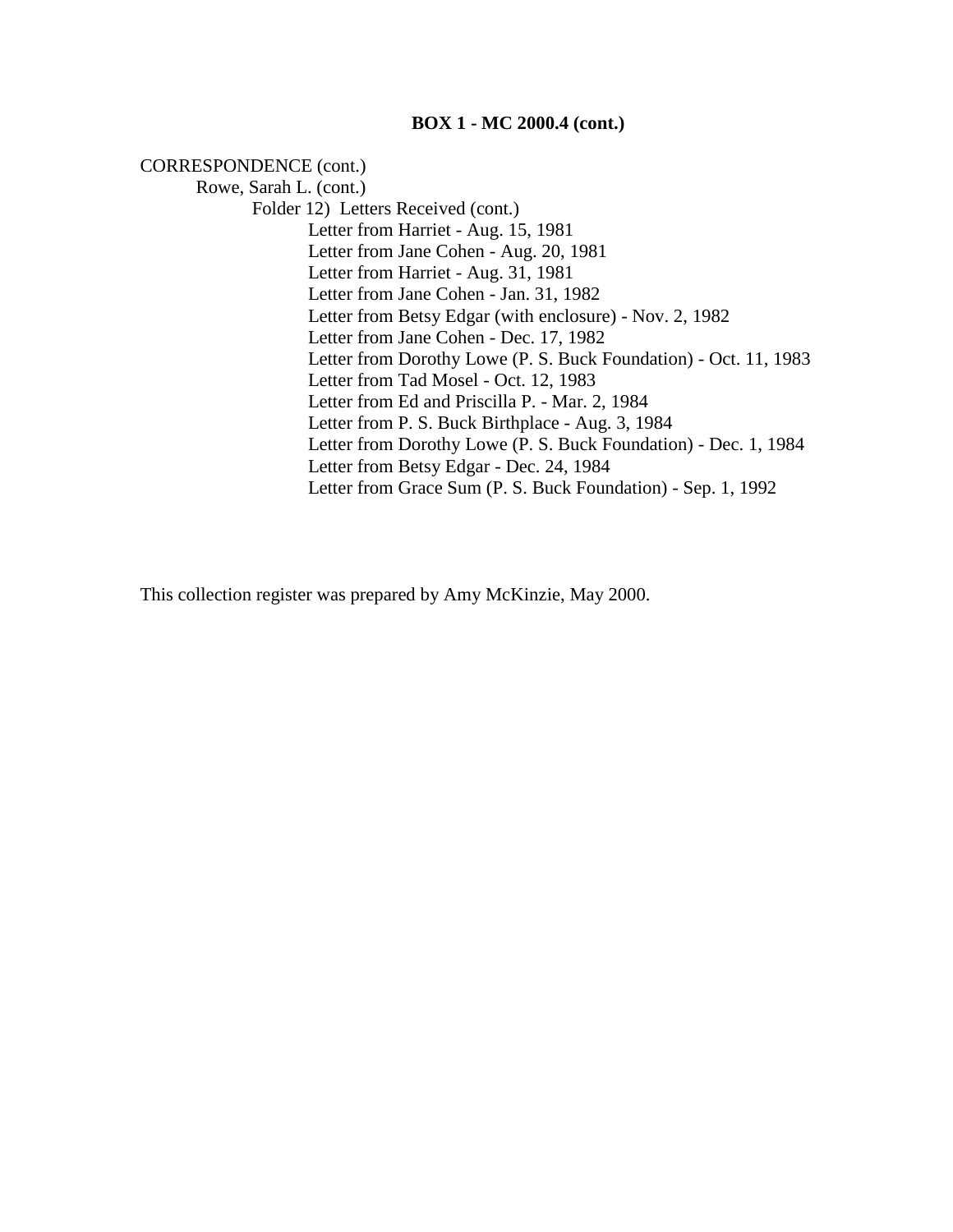#### **APPENDIX – Bibliography of Books by Pearl S. Buck in Sarah L. Rowe Collection**

The following is a list of the books which formed a part of the bequest of Sarah L. Rowe to Dickinson College. The bibliographic entry for each book is followed by the call number indicating the physical location of the book within Special Collections, as well as a note for those cases in which the book has been signed by the author.

- Buck, Pearl S. *All Men Are Brothers.* (2 vols.) New York: John Day Co., 1933. [SC-Rowe 895.13 S562sT2]
- Buck, Pearl S. *All Under Heaven.* New York: John Day Co., 1973. [SC-Rowe 813 B922a]
- Buck, Pearl S. *American Triptych.* New York: John Day Co., 1945. [SC-Rowe 813 B922am] [signed copy]
- Buck, Pearl S. *The Angry Wife.* New York: Pocket Books, 1947. [SC-Rowe 813 B922an]
- Buck, Pearl S. *The Big Fight.* New York: John Day Co., 1964. [SC-Rowe 813 B922b]
- Buck, Pearl S. *The Big Wave.* New York: Scholastic Book Services, 1960. [SC-Rowe 813 B922bi]
- Buck, Pearl S. *A Bridge for Passing.* New York: Pocket Books, 1961. [SC-Rowe 813 B922B3]
- Buck, Pearl S. *The Child Who Never Grew.* New York: John Day Co., 1950. [SC-Rowe 362.33 B922B]
- Buck, Pearl S. *China Flight.* Philadelphia: The Blakiston Co., 1943. [SC-Rowe 813 B922ch]
- Buck, Pearl S. *China: Past and Present.* New York: John Day Co., 1972. [SC-Rowe 951 B922c]
- Buck, Pearl S. *The Chinese Story Teller.* New York: John Day Co., 1971. [SC-Rowe 813 B922chi]
- Buck, Pearl S. *Come My Beloved.* New York: John Day Co., 1953. [SC-Rowe 813 B922c] [signed copy]
- Buck, Pearl S. *Command the Morning.* New York: Pocket Books, 1959. [SC-Rowe 813 B922co]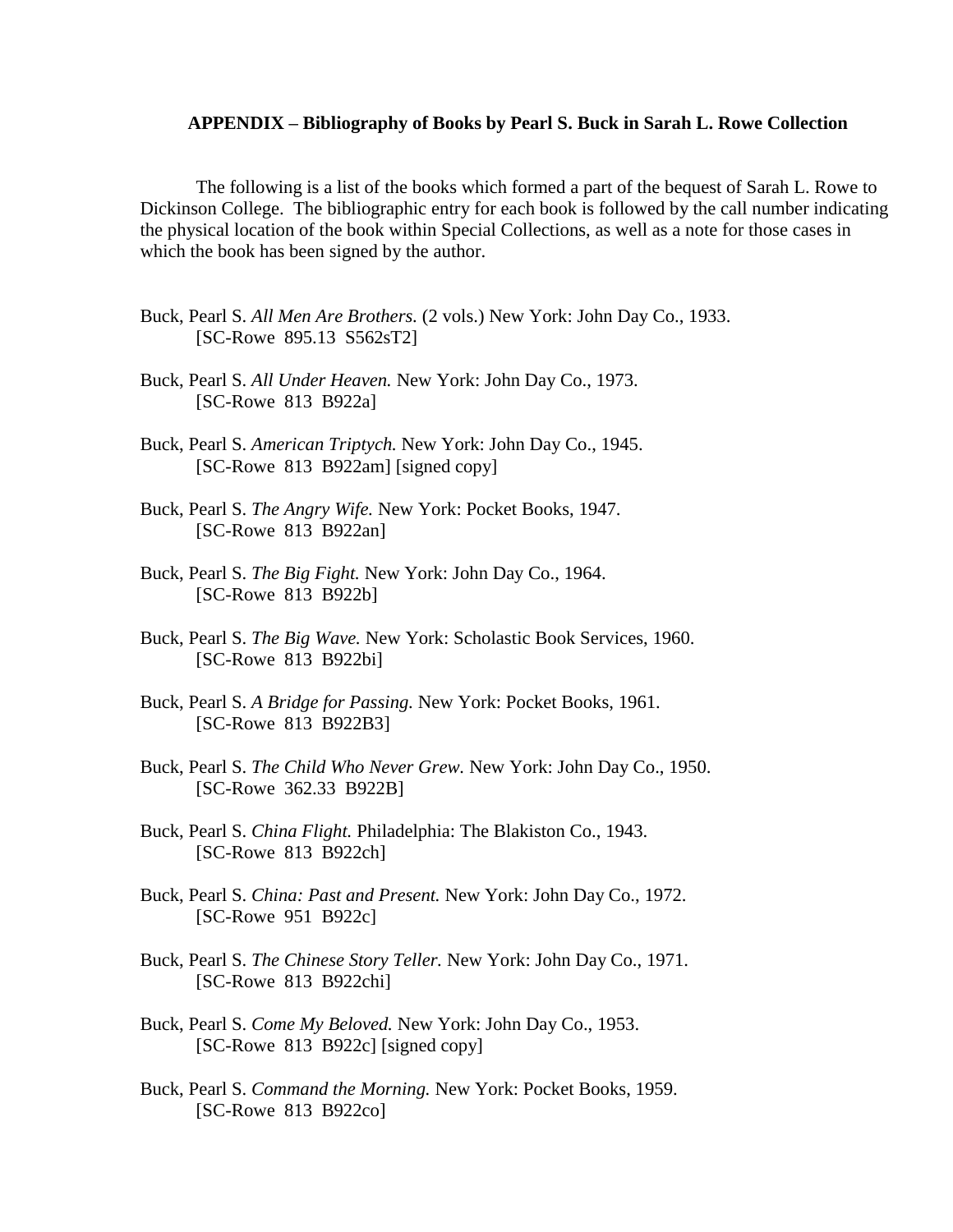- Buck, Pearl S. *The Complete Woman.* Kansas City, MO: Hallmark Cards, Inc., 1971. [SC-Rowe 813 B922n]
- Buck, Pearl S. *A Community Success Story.* New York: John Day Co., 1972. [SC-Rowe 371.928 B922c]
- Buck, Pearl S. *Death in the Castle.* New York: Pocket Books, 1965. [SC-Rowe 813 B922de]
- Buck, Pearl S. *East Wind, West Wind.* New York: John Day Co., 1930. [SC-Rowe 813 B922e]
- Buck, Pearl S. *The Exile: Portrait of an American Mother.* New York: John Day Co., 1936. [SC-Rowe 920 S982B] [2 copies, 1 signed]
- Buck, Pearl S. *Fighting Angel.* New York: John Day Co., 1936. [SC-Rowe 920 S9821B] [signed copy]
- Buck, Pearl S. *For Spacious Skies.* New York: John Day Co., 1966. [SC-Rowe 813 B922B2]
- Buck, Pearl S. *A Gift for the Children.* New York: John Day Co., 1940. [SC-Rowe 813 B922gi]
- Buck, Pearl S. *The Goddess Abides.* New York: John Day Co., 1972. [SC-Rowe 813 B922god]
- Buck, Pearl S. *The Good Earth.* New York: Pocket Books, 1931. [SC-Rowe 813 B922go] [signed copy]
- Buck, Pearl S. *Hearts Come Home and Other Stories.* New York: Pocket Books, 1962. [SC-Rowe 813 B922sh]
- Buck, Pearl S. *The Hidden Flower.* New York: John Day Co.,1952. [SC-Rowe 813 B922hi]
- Buck, Pearl S. *Imperial Woman.* New York: John Day Co., 1956. [SC-Rowe 813 B922i] [signed copy]
- Buck, Pearl S. *The Kennedy Women.* New York: Pinnacle Books, 1970. [SC-Rowe 973.922 K26B]
- Buck, Pearl S. *Kinfolk.* New York: Pocket Books, 1948. [SC-Rowe 813 B922k] [signed copy]
- Buck, Pearl S. *Letter From Peking.* New York: John Day Co., 1957. [SC-Rowe 813 B922l] [signed copy]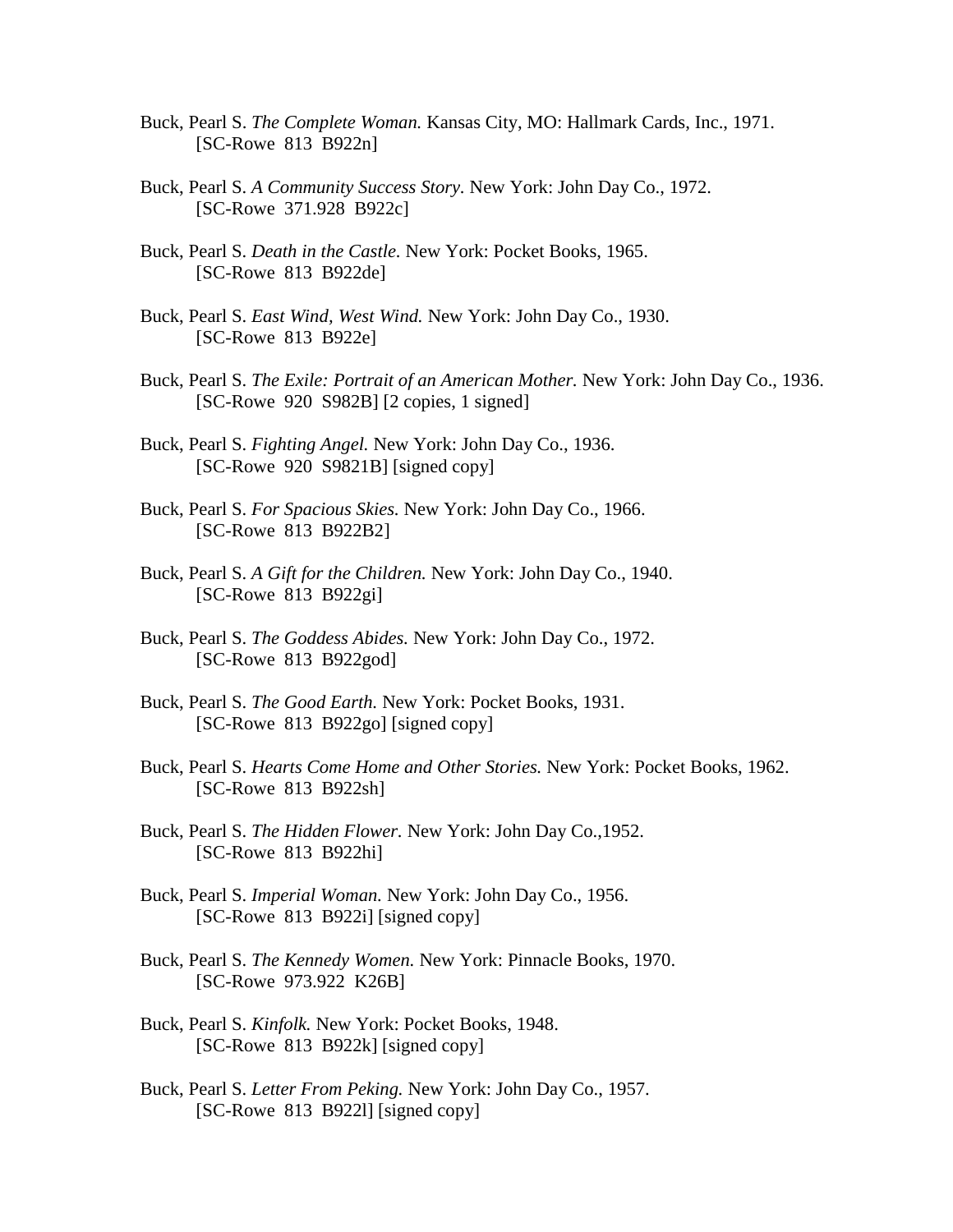- Buck, Pearl S. *The Long Love.* New York: Pocket Books, 1949. [SC-Rowe 813 B922lon]
- Buck, Pearl S. *The Lovers and Other Stories.* New York: John Day Co., 1977. [SC-Rowe 813 B922lo]
- Buck, Pearl S. *The Man Who Changed China.* New York: Random House, 1953. [SC-Rowe 951.041 S957B] [2 copies]
- Buck, Pearl S. *Mandala.* New York: John Day Co., 1970. [SC-Rowe 813 B922ma]
- Buck, Pearl S. *My Mother's House.* Richwood, WV: Appalachian Press, 1965. [SC-Rowe 813 B922my] [signed copy]
- Buck, Pearl S. *My Several Worlds.* New York: John Day Co., 1954. [SC-Rowe 813 B922b] [signed copy]
- Buck, Pearl S. *Of Men and Women.* New York: John Day Co., 1941. [SC-Rowe 173 B922] [signed copy]
- Buck, Pearl S. *Once Upon a Christmas.* New York: John Day Co., 1950. [SC-Rowe 813 B922onc]
- Buck, Pearl S. *One Bright Day.* New York: John Day Co., 1950. [SC-Rowe 813 B922on]
- Buck, Pearl S. *Other Gods.* New York: John Day Co., 1938. [SC-Rowe 813 B922o]
- Buck, Pearl S. *The Patriot.* New York: John Day Co., 1939. [SC-Rowe 813 B922p]
- Buck, Pearl S. *Pavilion of Women.* New York: John Day Co., 1946. [SC-Rowe 813 B922pa]
- Buck, Pearl S. *Pearl Buck's America.* Bartholomew House Ltd., 1971. [SC-Rowe 917.3 B922p]
- Buck, Pearl S. *Peony.* New York: Pocket Books, 1948. [SC-Rowe 813 B922pe]
- Buck, Pearl S. *Portrait of a Marriage.* Chicago: Peoples Book Club, 1961. [SC-Rowe 813 B922po] [signed copy]
- Buck, Pearl S. *The Rainbow.* New York: Pocket Books, 1974. [SC-Rowe 813 B922r]